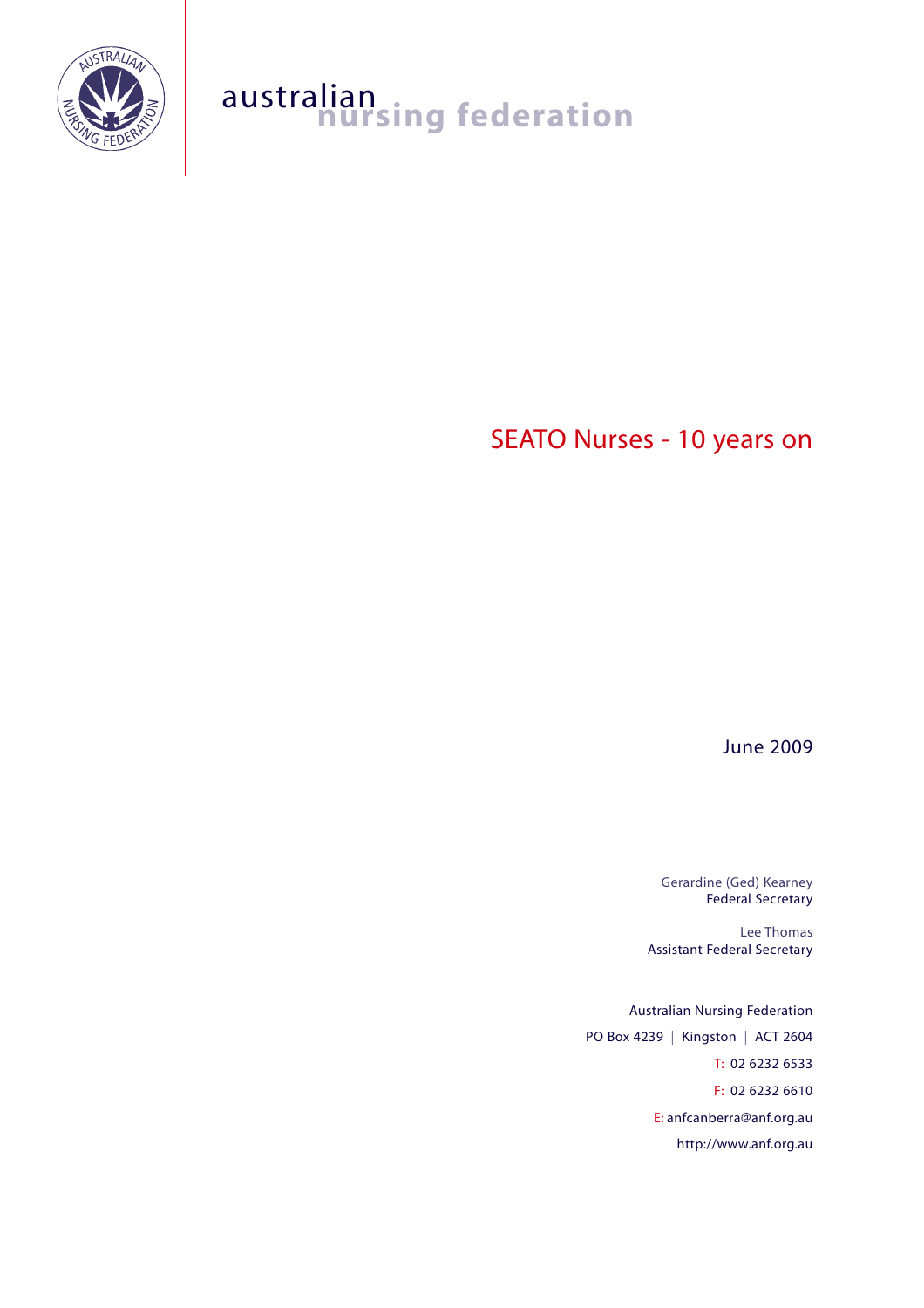#### 1. **Introduction**

- 1.1 It's over 10 years since the plight of members of the civilian surgical teams who served in Vietnam was raised by a civilian nurse who became seriously ill with a condition associated with exposure to herbicides and identified in studies documenting the cancer incidence of Vietnam veterans. In 1999, after her claim for benefits under the Veterans' Entitlements Act 1986 was rejected, the matter went before the Veterans' Review Board. The Board affirmed the decision however it expressed regret that the nurse was not able to be compensated under the Act and identified an anomaly whereby the Act makes a distinction between different conflicts when it comes to Commonwealth employees performing special missions outside Australia. It identified two options: an amendment to the Act or a claim to Comcare.
- 1.2 Despite a positive finding from an independent review into service anomalies in February 2000, recommending that members of the civilian surgical and medical teams operating in Vietnam be deemed as performing qualifying service for repatriation benefits, the Government has refused to acknowledge the nurses' claims on the basis that they were not attached to the ADF. Comcare, the Commonwealth workers compensation scheme is the only option for those nurses who have developed illnesses and injury as a result of their service in Vietnam. For a number of reasons explained later, this scheme is not suited to deal with war related injury and illness.

#### 2. **Background**

- 2.1 In 1962 the Australian government was asked by the USA to supply an Army training team, as well as surgical services and medical care to the South Vietnamese people and the large refugee population from North Vietnam. Both groups were part of the bipartisan SEATO contingency planning by the Department of External Affairs and the Department of Defence – as was the later commitment of ground troops in 1965.
- 2.2 The SEATO Civilian Surgical teams were the first official Australian Medical/Surgical support group sent into South Vietnam (Australian military medicine not arriving until May 1966 and members of the RAANC not until May 1967). The Civilian team was also the last Australian medical/surgical group to leave. The overall time in Vietnam ranged from October 1964 to New Year's Eve 1972. Approximately 450 civilian nurses, doctors and other health personnel served on these teams. This represents the largest group of Australian doctors and nurses to serve in South Vietnam during the war.
- 2.3 SEATO nurses were sent to Vietnam by the Australian government to serve in the civilian surgical and medical teams as part of Australia's strategic and military commitment to the Vietnam war.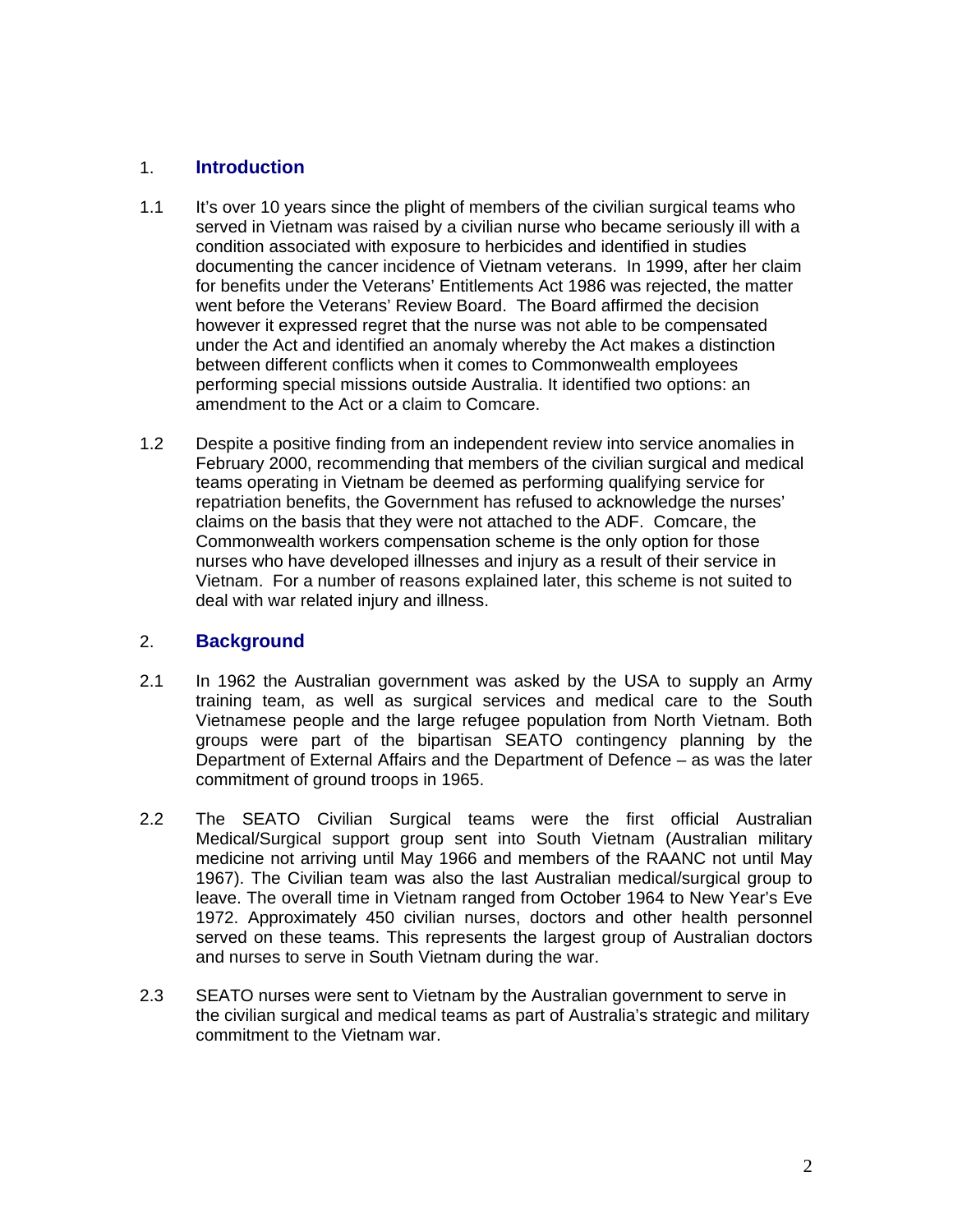#### 3. **Current Issues**

- 3.1 Many of the nurses have suffered the same illnesses and medical conditions as the Vietnam veterans that are similarly war related. Conditions including post traumatic stress and other anxiety disorders, auto immune disease, non-Hodgkins lymphoma, cancers and other immune system disorders. The attached claims summary sets out a number of the health conditions subject to claims under Comcare.
- 3.2 Nurses have been refused access to benefits under the VEA simply because the teams were administered through the Department of External Affairs and not "attached to" or "under the command of the Australian Defence Force (ADF)".
- 3.3 The recommendation by the Mohr Review in February 2000 that the teams be deemed as performing qualifying service for repatriation benefits noting that "… they were integrated with the ADF and performed like functions …", has been rejected by the Government. Justice Mohr also noted in the Report that the teams were awarded the Australian Active Service Medal due to the fact that they were integrated with the Australian Defence Force and performed like functions with their ADF counterparts.
- 3.4 The Government has argued, quite wrongly, that people need to come under military command to be covered by the VEA. In terms of the World Wars the Act provides access to benefits for civilians employed by the Commonwealth on a special mission outside Australia and in the course of carrying out that mission, incurred danger from hostile forces of the enemy. The Act makes no requirement that they be under military command or attached to the ADF.
- 3.5 Other civilian groups have been given access to benefits under VEA through a "Ministerial Determination" under section 5R of the Act, for example persons representing an approved philanthropic organization such as the Australian Red Cross and the Salvation Army. Such groups were "deemed" to have been attached to the Defence Force.
- 3.6 In August 2000 the ALP and the Democrats supported an amendment to the legislation following submissions by individual nurses and the ANF to the Senate Inquiry into the Veterans' Affairs Legislation Amendment (Budget Measures) Bill 2000 seeking an amendment in accordance with Justice Mohr's recommendation. The Government members rejected the amendment, however in a dissenting report the ALP members stated:

*"The Government used the technicality that nurses and surgical units were not under the control of the ADF, a current prerequisite in the Act, to reject Mr Justice Mohr's recommendation. Although we support the general principle that the Act is for servicemen and women, it is within the authority of government to amend the legislation to provide an exemption where there are compelling reasons to do so. We believe that this is such a case."*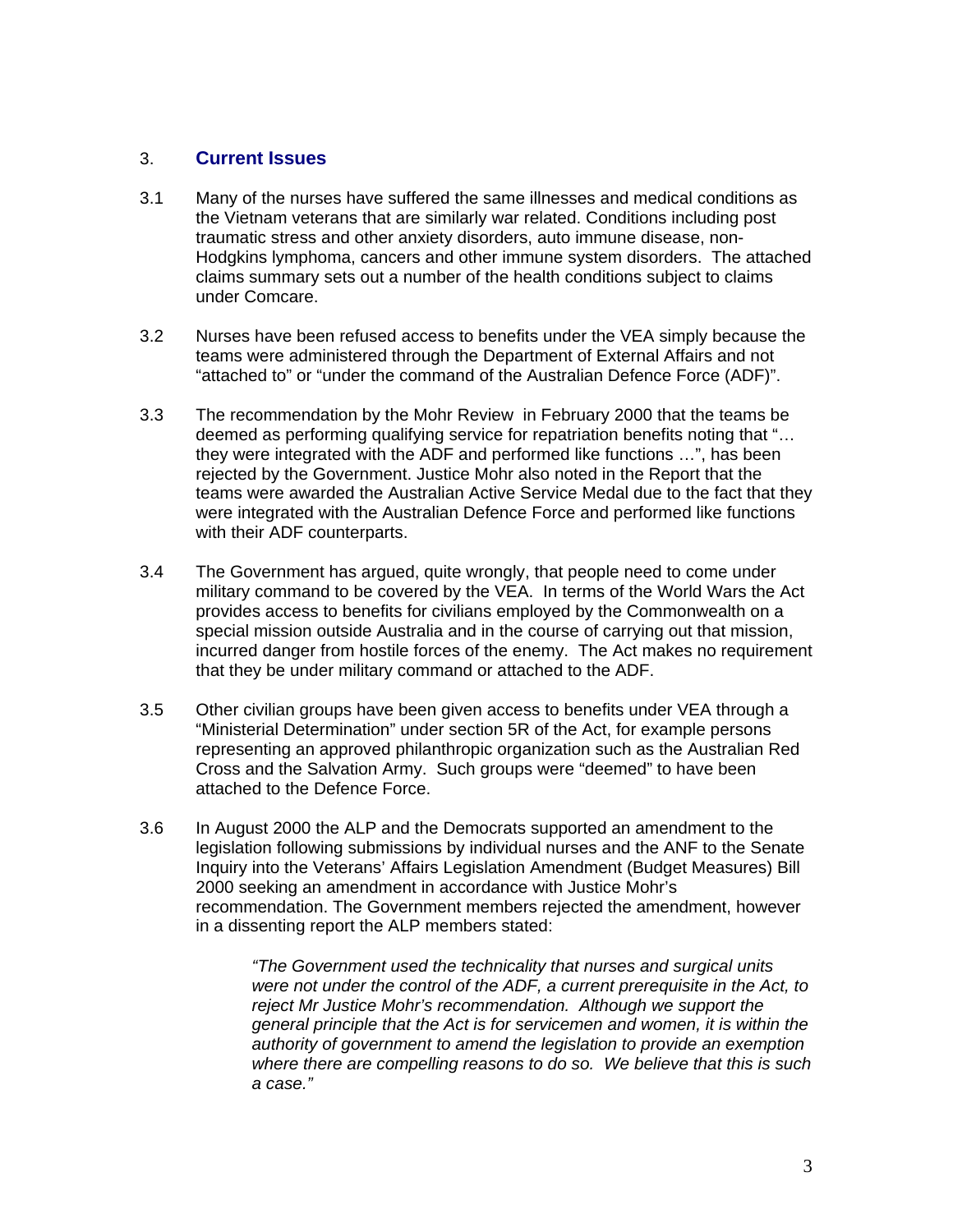- 3.7 In 2002 individual nurses and the ANF made further written and verbal submissions to another review of veterans' entitlements chaired by Justice John Clarke. The report released in February 2003 supported the Government's policy position that the teams were not attached and under the command of the ADF and therefore not eligible for benefits under the VEA.
- 3.8 It also noted that while the Minister had wide discretionary powers under s5R of the VEA to deem certain people to be members of the Australian armed services for purpose of access to benefits under the Act, the Committee considered it "consistent with the intent of the VEA to restrict such benefits to those who were attached to the services during a war …."
- 3.9 The Clark report recommended further dialogue with Comcare representatives to resolve any difficulties in the claims process.

#### 4. **Ongoing Problems with Comcare**

- 4.1 Despite the processes put in place to facilitate claims through Comcare, nurses are still disadvantaged in comparison to the veteran community. Fundamentally, because it is a workers' compensation scheme it is not designed to deal with the complexities arising from injuries incurred as a result of the trauma of war – this is precisely why there is a different system for veterans. Critical differences apply such as:
	- 4.1.1 A more beneficial standard of proof under VEA. Comcare requires a higher standard of proof linking service in Vietnam with the particular illness or injury. Consequently, of the 19 claims currently under Comcare (for a range of illness and injury), the vast majority of claims relating to physical conditions have not been accepted. The standard of proof under the VEA is the "reverse criminal standard" (reasonable hypothesis), which recognizes the unique nature of military service and the injuries/disease that can arise in that setting.
	- 4.1.2 Vietnam veterans have access to Government funded treatment for all malignant cancers and post-traumatic stress, anxiety and depressive disorders, whether or not they have been accepted as service related.
	- 4.1.3 Vietnam veterans can be eligible for a "Gold Card" which allows free treatment for all illness and injury.
	- 4.1.4 The Comcare claims process is based on a more formal adversarial approach and as a result the cost of pursuing rejected claims becomes prohibitive.
	- 4.1.5 Payments for incapacity under Comcare cease at age 65. Under VEA incapacity benefits continue indefinitely.
	- 4.1.6 Review processes under the VEA are carried out by officers familiar with the circumstances giving rise to injuries and illnesses in the context and trauma of war.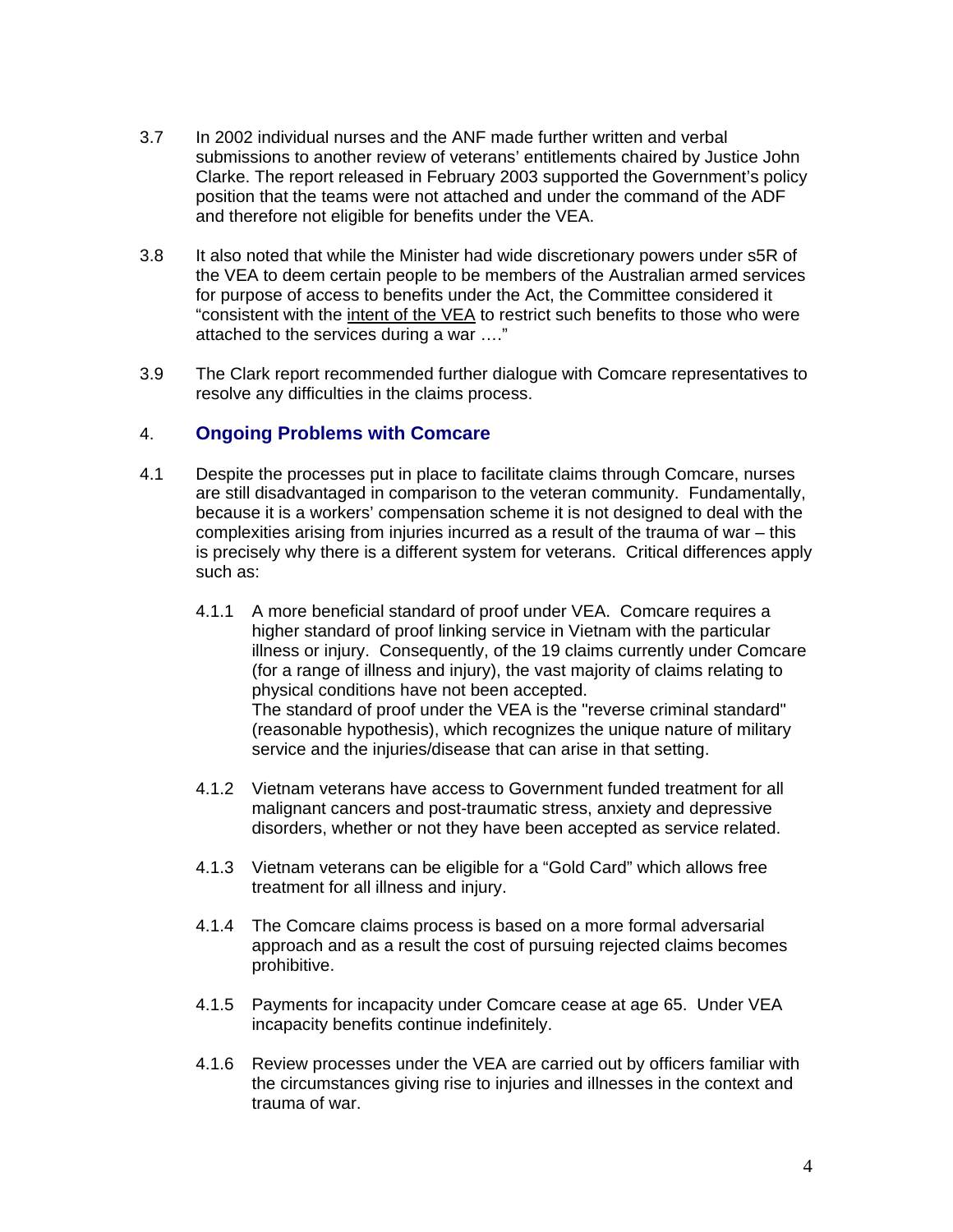- 4.1.7 Additional ' Allowances' are payable to "Veteran's" including but not limited to the Education allowance for their children, pension bonus scheme for those who remain employed after being eligible for the service pension, clothing allowance, attendant allowance, vehicle assistance, recreation allowance and Pharmaceutical allowances.
- 4.1.8 A Veteran's spouse can be eligible for a 'war widows' pension.

#### 5. **Recommendations**

- 5.1 That a Ministerial determination be made pursuant to section 5R of the VEA 1986 (or other appropriate mechanism) to extend eligibility for repatriation benefits under the VEA to members of the civilian surgical and medical teams (SEATO members) who served in Vietnam.
- 5.2 That transitional arrangements be put in place for SEATO members with claims currently accepted by Comcare pursuant to the *SRCA* as follows:
	- 5.2.1 SEATO members with claims for compensation accepted by Comcare and currently in receipt of incapacity payments can elect to continue to receive incapacity payments under Comcare until payments cease at age 65 or receive no less than the special rate benefits and access to the "Gold Card" under the VEA;
	- 5.2.2 SEATO members with claims for compensation accepted by Comcare who have or were entitled to claim compensation payments for incapacity that have or would have terminated at age 65 be eligible for no less than the special rate pension and have access to the "Gold Card" under the VEA.

This will enable SEATO members to receive a similar level of income support to Veterans in receipt of the TPI pension and access to a "Gold Card" for medical treatment at age 65.